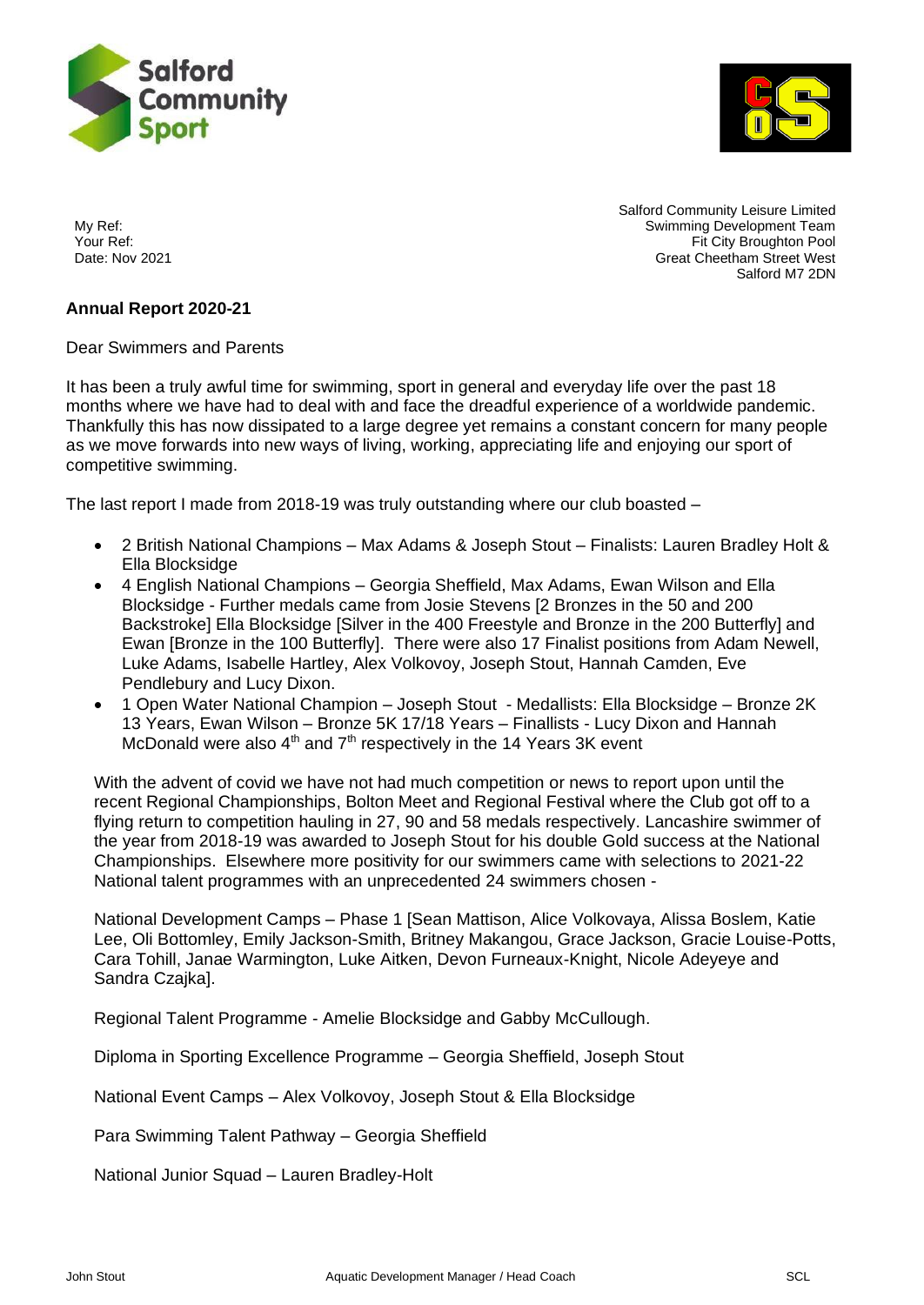

It was very sad to see many swimmers fail to return after the national lockdowns presented an array of new challenges. For some this resulted in huge mountains to climb in order to regain fitness and momentum. From a coaching angle it was very frustrating to see the athletes that we have worked with for many years; and who had progressed so far in the sport, suddenly struggle to adapt to returning to training. It is a great accolade to those who have pushed through the tough times with perseverance and determination. We realise how hard it has been for many of you – particularly the 13 – 15 years who have missed key development spurs that can be associated with progression.

On the return to pools the coaching challenge was immense and our efforts focussed upon a huge rebuilding programme of members, fitness, form, motivation and confidence. Because our numbers and finances have declined through lockdown, a restructure was necessary and the coaching has had to be modified in favour of team delivery as a pose to individual group coaches - hopefully as we rebuild, we can look towards employing another coach to complement our very successful programme. The restructure of the scheme and our efforts have been exceptionally rewarding evidenced by the immediate success achieved in competitions alongside the national programme selections.

We said a fond farewell to long-time Assistant coach - Adam Naylor - who had been a great asset to our scheme and club for many years helping numerous swimmers achieve their potential along with podium success at Counties, Regionals and Nationals. We wish Adam all the very best in his new challenge coaching RTW Monsen in Kent. We also lost Rowan Jarvis, who joined the Fire Service and was another talented coach who along with Adam had swam and coached in the club and scheme.

A big welcome to Daniel Austin who has joined the coaching team. Dan is another ex-COS Swimmer who achieved National finals and is making a positive impact within our scheme. Many thanks to Danielle Naylor who has been a rock supporting the post covid return and helping to get our swimmers back to form and fitness.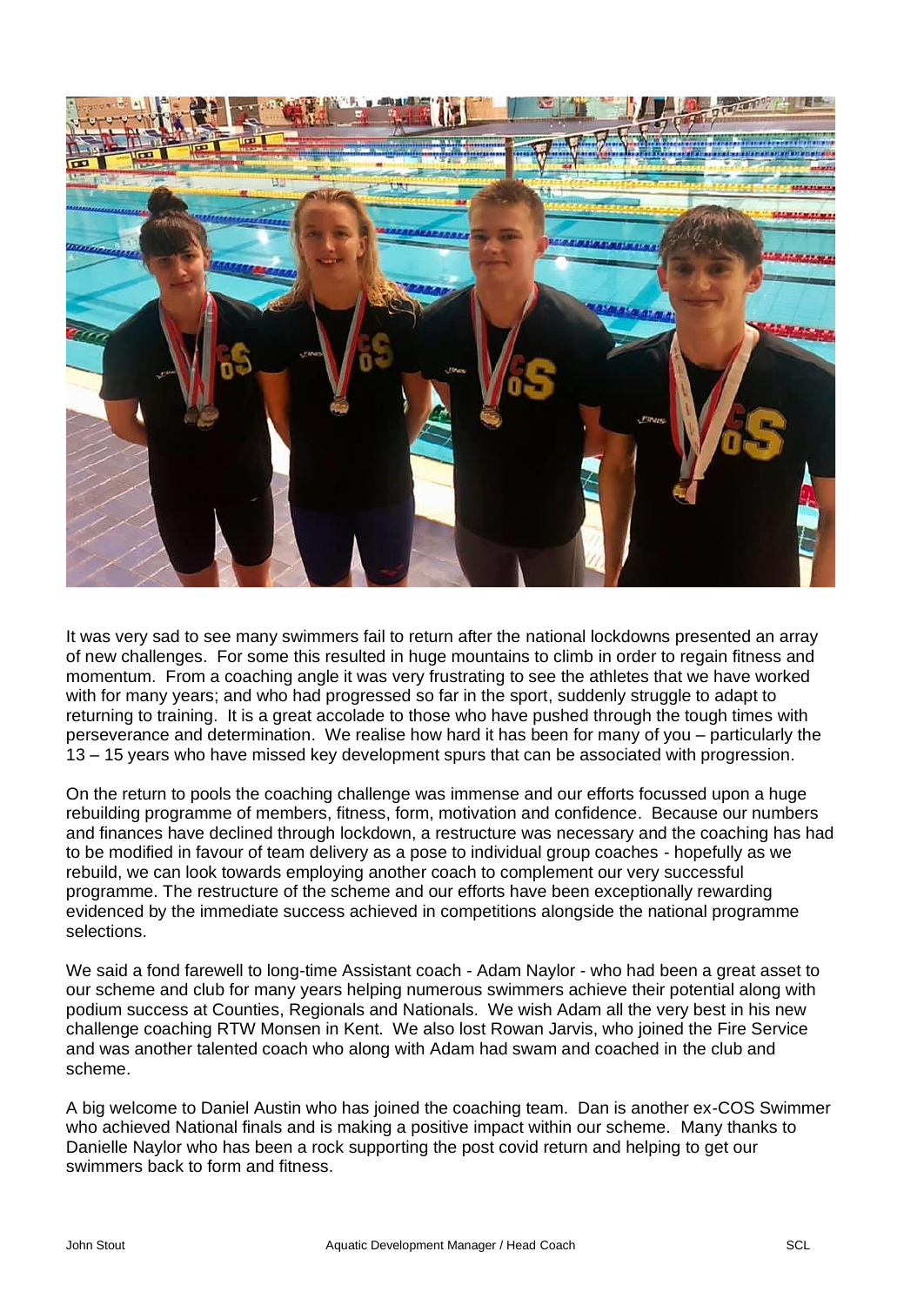

The backbone of success has always been a great coaching team supported by a great team of helpers and volunteers. Many thanks to all of you who have helped the club deliver the many exciting and important experiences for the swimmers. You offer a wealth of support which will be crucial moving forwards as we seek to return to the landscape of training camps, social events and home competitions.

A huge thanks to the Executive committee over the past few years, some have now moved on and we would profoundly thank them for their services – James Bradley, Ruth Bradley-Holt. Pauline Curley, Joanne Bleasdale, Claire Hoey, Sarah McMurdock, Julie Newell, Sara Hartley, Nicki Bottomley, Susan Lee, Richard Teasdale, Alison Flannery and chairman Gary Newell who help ensure that all our club activity can take place. Special mention to Julie and Gary Newell who have managed our home galas and are now helping develop the next wave of volunteers who will work towards restarting home galas.

We urgently require more parents to help out in essential volunteer roles of swimming officials, timekeepers, gala volunteers and team managers in particular. This usually involves attending a governing body course which generally lasts half a day. *If you are not already involved please consider dedicating a small amount of your time so we can provide your children with the many different opportunities described*. Speak to a member of the committee, group reps or the coaches for more information – your help is massively appreciated.